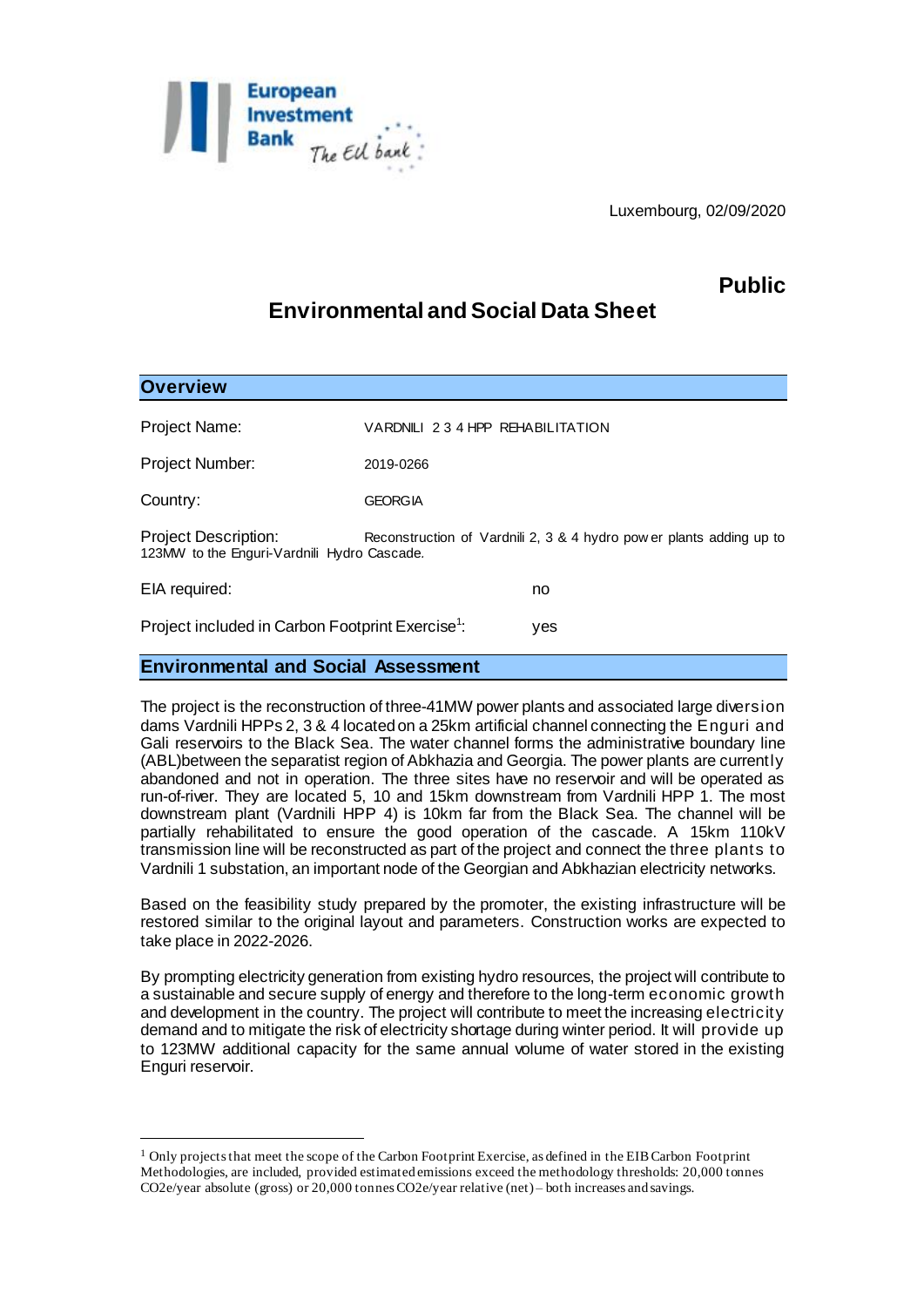

Luxembourg, 02/09/2020 The project will be co-financed by the European Investment Bank (EIB) and the European Bank of Reconstruction and Development (EBRD) (together "the Lenders").

#### **Environmental Assessment**

Under the EU-Georgia Association Agreement, Directive 2014/52/EU, amending the EIA Directive 2011/92/EU, has been approximated into the Georgian *Environmental Assessment Code*.

The Promoter issued an Environmental and Social screening report for the purpose of the national approval process. Based on the latter the Competent Authority (Ministry of Environmental Protection and Agriculture of Georgia) has decided that the rehabilitation works of the existing hydropower plants and the electrical transmission lines are not considered in the "Environmental Assessment Code" and its annexes and therefore are not subject to screening process under the same code. As a resultthe Project is not subject to an Environmental Impact Assessment (EIA) under the national legislation.

The project will be co-financed by the European Investment Bank (EIB) and the European Bank of Reconstruction and Development (EBRD) (together "the Lenders"). The Lenders have hired an environmental and social consultant who carried out an environmental and social due diligence and prepared an Environmental and Social Action Plan (ESAP) for the Project. The main findings and recommendations of the Lenders' due diligence have been discussed with the Promoter, who is committed to implement them. In addition, the Bank has independently screened the project and concluded that the Project does not require an Environmental Impact Assessment. Based on the due diligence and site visit, EIB is of the view that the project is unlikely to have significant adverse effects on the environment due to following reasons, as detailed hereafter in the present document:

- The three hydropower plants, dams and related facilities are rehabilitations of existing infrastructure, not greenfield development, and not a major extension or transformation-conversion.
- The transmission line is expected to run along the existing access road and the channel.
- The Project's environmental and social impacts are limited and can be readily identified and mitigation and/or remedial measures can be put in place.

*Environmental, Social, Health and Safety Management System:* The principal requirement for the EIB is the establishment of an Environmental, Social, Health and Safety (ESHS) Management System to be followed by the Project at all times including by the contractors and subcontractors during the construction and operation phases. The Promoter's ESHS Management System established during the previous rehabilitation phases, partly financed by the Bank, will be updated so that it covers the rehabilitation and operation of Vardnili 2, 3 & 4. The Management System includes a number of plans developed to address any outstanding residual risk and ensure compliance with the EIB standards and commitments for the Project (captured in the Environmental and Social Management Plan (ESMP) and the Environmental and Social Action Plan (ESAP)).

The project is part of the Enguri and Vardnili cascade rehabilitation program that was started after the civil war in 1990's. Enguri and Vardnili 1 HPPs were rehabilitated in precedent phases of the program, one with the Bank's financial support. The project benefits from several studies carried out in 2007-2011 encompassing dam safety, works methodology and risks assessment, as well as from the corporate Environmental Social Management Plan in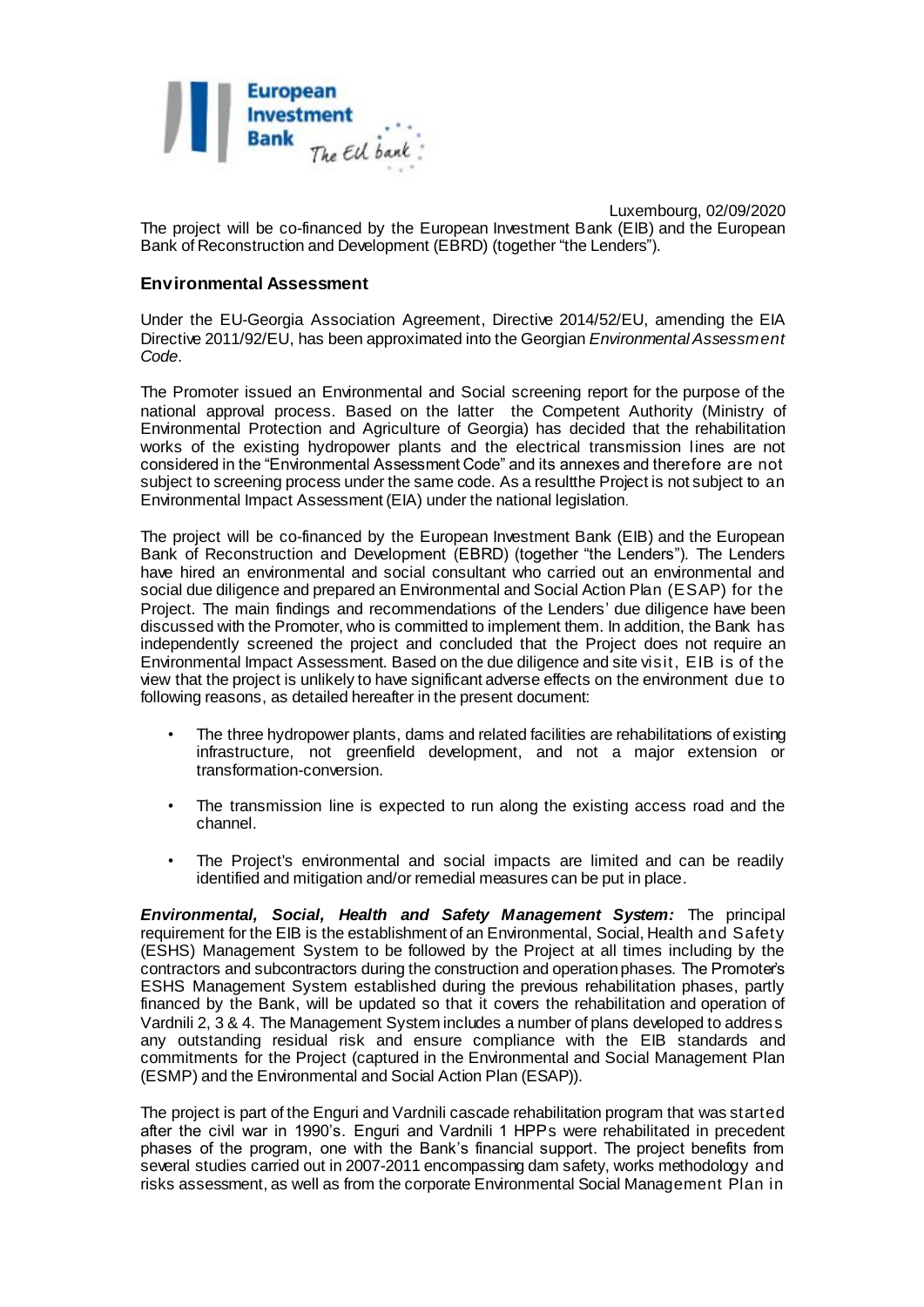

place. An international consultancy firm will update the existing plans as also required in the Environmental Social Action Plan (ESAP) for the project. The consultant will complement them with new plans (waste, safety, flood inter alia) to address the points highlighted in the following paragraphs.

The Contractor will prepare and submit to the Promoter for approval a detailed Health & Safety and Environmental Social Management Plan. The Promoter will report on the ESAP implementation and the environmental, social, health and safety performance of the company, including natural hazard and floods monitoring/occurrence.

*Dam safety and flood*: Dams' break has not been studied in Enguri-Vardnili cascade as per ICOLD standards. The dams at Vardnili HPP 2, 3 and 4 are existing and in operation following the Georgian standards. They are used to divert water into the units and do not retain water. Nevertheless, the Promoter is required to undertake a dam break and flood mapping study for Enguri and Vardnili 1 large reservoirs, aligned on ICOLD recommendations and taking into account the climate resilience assessment outcomes. An independent Panel of Experts will be appointed to the dam safety related aspect of the detailed design and to advise the promoter on critical aspects of the power scheme during the life of the loan.

#### *Biodiversity and ecosystems*

*Aquatic habitats:* The artificial channel between Vardnili 1 and Vardnili 4 forms a rather poor aquatic habitat. The absence of aquatic flora and the uniform riverbed cover (pebbles) do not provide good access to food or spawning/growing sites. This section of the channel also has a frequently fluctuating level, which limits riparian habitats to species that tolerate intermittent flooding. In the section of the channel from Vardnili HPP 4 to the Black Sea, the fauna is more present as the connection forms a nice natural habitat that will be preserved. In this section, the water level is fixed by the Black Sea and will not change due to the project. Several birds that feed on aquatic species (grey herons, Ardea cinerea, IUCN LC) were observed. Due to the presence of fish and the rather good quality of riparian habitats, water birds are likely to use the channel lower reach. Coypu (Myocastor Coypus, IUCN LC) footprints were observed, but no otter footprint. The project is expected to have marginal impacts on the aquatic habitats provided that the channel is kept operating (not empty) during construction.

*Terrestrial habitats:* The restoration of the powerhouses will not impact significantly natural terrestrial habitats. There is still agricultural activity in the project area, but the population is very sparse and cultivated surfaces are decreasing. The new 110kV transmission line is expected to run along the existing access road and the channel, to avoid ponds and small wetlands and limiting impact on water related species of conservation (water plants, reptile and dragonfly). The three powerhouses have been left abandoned for several years. They are used by bats for hibernation or during the active seasons. 27 bats species are potentially present in the Project area according to the IUCN. All the bats are protected through the Eurobats convention, and are listed in Annex IV of the Habitats Directive: the rehabilitation project will need to achieve no net loss of specimens and of habitat, which can be achieved through two actions, under the control of an experienced bats specialist:

- Avoidance of works / activities during the hibernation period
- Creation of an artificial roosting/hibernation site for bats

Upon construction of the bats' shelter, bats specialists shall be hired to monitor the implementation of the measures. The construction of the transmission line is likely to require tree cutting, but there are no sensitive tree species in the Project area. Tree cutting will be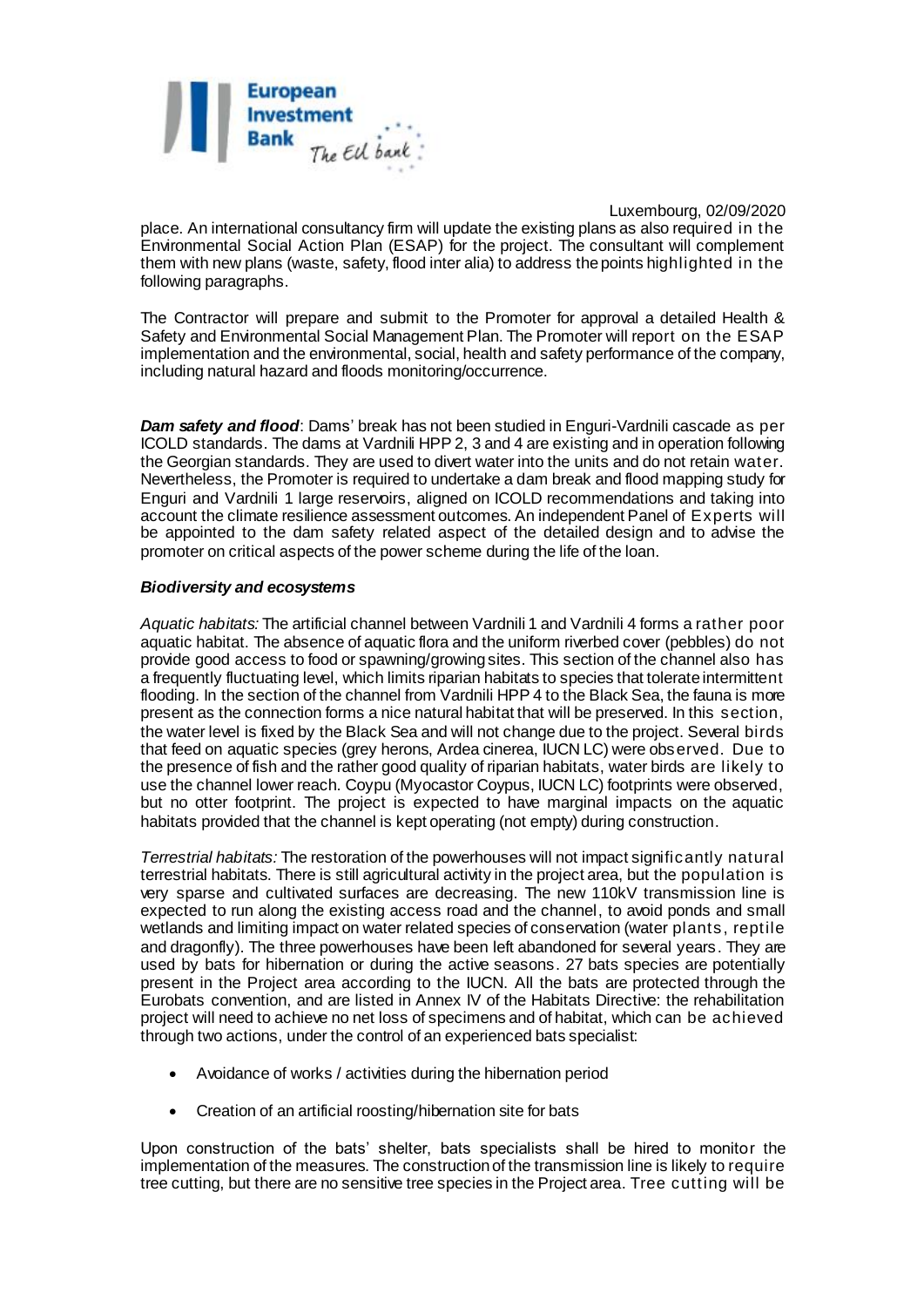

Luxembourg, 02/09/2020 done during August-October to avoid impact on bird/bat nesting, unless otherwise advised by relevant bird/bat specialist.

The rehabilitation of the three powerhouses will generate important quantities of wastes. A specific waste management plan will be prepared.

The seacoast experiences a severe deficit in sediments after the completion of the Enguri dam in 1970s. On the contrary, the Black Sea current has significantly modified the connection of the artificial channel to the sea that will not be restored by the project as it is technically functional. Nevertheless, short and long term sediment management strategies will be required for the Enguri reservoir.

*Cumulative Impact Assessment and Climate Risk Assessment*: Despite the fact that the project features low ecological interest and risks, the Bank's E&S consultant has identified several studies that must result into improving the environmental and safety status of the whole Enguri-Vardnili cascade. The Promoter shall thus conduct an Enguri basin level cumulative impact assessment, combined with a climate resilience assessment. Although the project is not directly exposed to climate change risk due to the nature of its run-of-river operation, Enguri hydro schemehas recently experienced unusually dry year operation that requires the implementation of a Climate Change Risk Assessment, as part of the project risk assessment.

The assessment of Enguri-Vardnili hydropower scheme operation will also encompass the need for Enguri ecological flow regime and fish passage, aiming at ensuring biodiversity, livelihoods and socio-economic gains. This will be supported by (i) a technical assessment of the possibility to turbine the released flow before it is discharged in Enguri River, (ii) a review of the ecosystem services that would be supported by such ecological flow, and (iii) an economic assessment of the costs and benefits of such ecological flow regime, taking into account all relevant externalities.

Finally, under Georgia's association agreement with the EU, Georgia has committed to implement the EU 2000/60 Water Framework Directive by 2026. This includes the creation of river basin agencies and water management plans. A technical assistance financed by the project will support the latter for Enguri basin, one of the most important in Georgia.

*Cultural heritage*: The Promoter has a chance find procedure in place. The likelihood for chance finds is only for the transmission line construction. In the unlikely event that earthworks uncover archaeological artefacts, the chance find procedure will be implemented, as required in the ESAP, such that constructive activities are temporarily halted whilst a qualified archaeologist is consulted.

### **EIB Carbon Footprint Exercise**

The hydropower scheme consists of Vardnili 2, 3 & 4 plants and associated facilities. Based on the hydropower scheme's average generation figure of 333 GWh per annum corresponding to a total installed capacity of 123MW, the emissions savings are estimated at 114,000 tonnes of CO2 equivalent per year.

For the annual accounting purposes of the EIB Carbon Footprint, the project emissions will be prorated according to the EIB lending amount signed in that year, as a proportion of project cost'.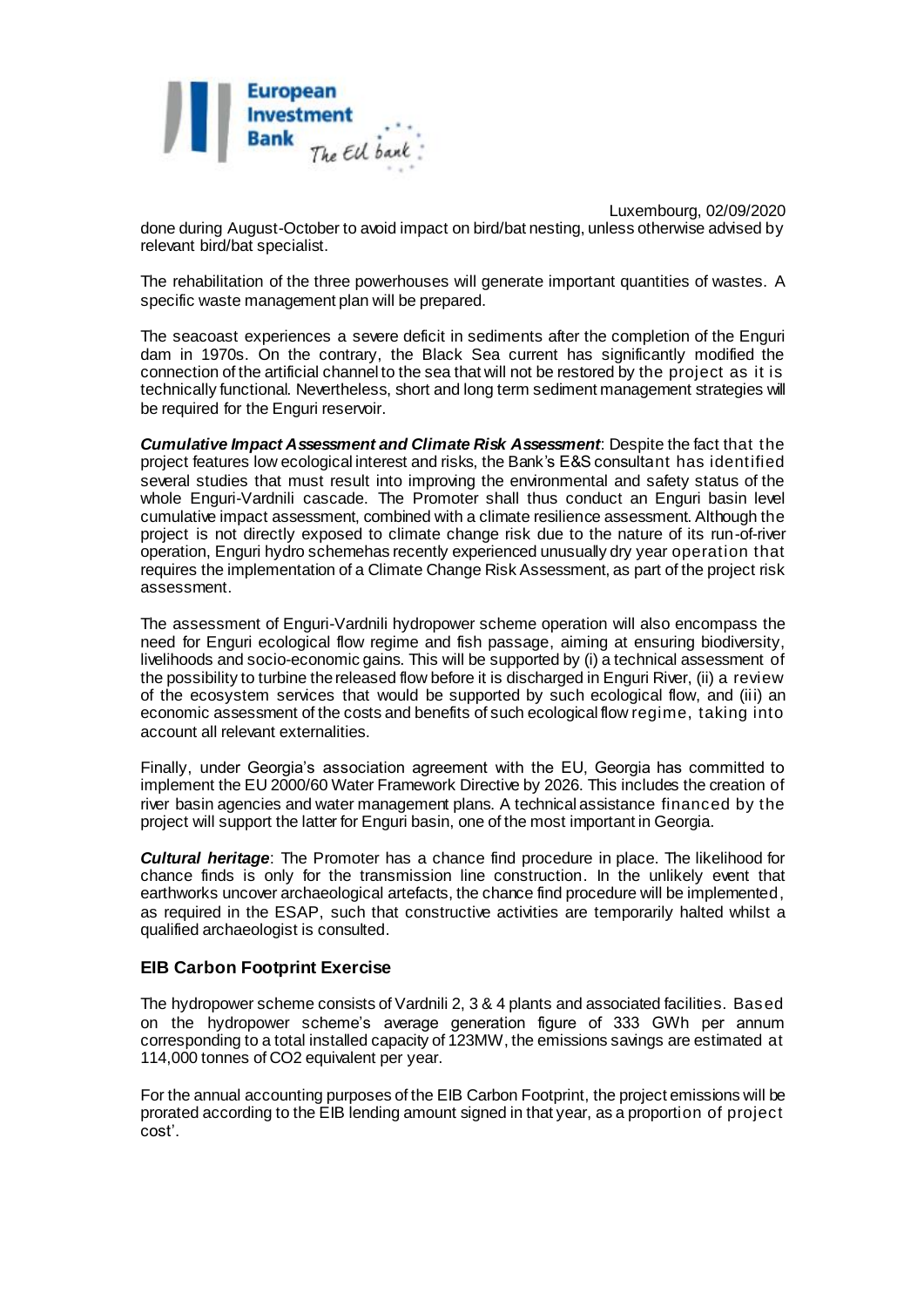

## **Social Assessment**

*Involuntary Resettlement and Livelihood Restoration*: The project area is not densely populated. There is no population leaving in the immediate vicinity of the powerhouse. No resettlement has been identified in the feasibility study. The land for the restoration of the plants is fully secured. The routing of the new 110 kV line is not defined yet. Its construction is likely to require land acquisition and tree cutting. Given the low density of human activities is the area and the rather compact nature of 110 kV lines (compared to larger 220 or 400 kV lines), involuntary economic or physical resettlement should be avoided. The new line may be built along the canal road. The vicinity of the canal is not cultivated, and an access road is already existing.

*Labour and Working Conditions:* Based on comparable projects in the region, the project will require a peak workforce of about 300 workers depending on the implementation timeline. To ensure maximum local benefits are achieved through the construction phase, and to minimise the influx of workers from outside the region, the Project will aim to recruit 100% of the unskilled workers from the region. The power plants' buildings are in their present condition dangerous, with a lot of holes and trip hazards. Channel sedimentation due to banks' instability and presence of landmines are issues known from previous rehabilitation phases. The above risks are addressed in the Environmental and Social Action Plan.

*Grievance Redress Mechanism*: the project will benefit from the mechanism already in place for the previous phases of Enguri-Vardnili cascade rehabilitation and that have been deemed acceptable.

### **Public Consultation and Stakeholder Engagement**

As the project's environmental and social impacts are expected to be marginal, site-specific, and readily identified, they can be addressed through effective mitigation measures. An authority led public consultation is not expected to be required, if the screening decision determines no EIA is required by the Competent Authority. Nevertheless, a stakeholder engagement plan and a community development plan will be prepared and a conflict sensitivity assessment will be carried out as part of the environmental and social action plan with the objective of achieving appropriate stakeholder engagement and a fair benefit sharing with the local community.

## **Other Environmental and Social Aspects**

*Promoter capacity:* The project is being implemented by the Georgian state utility, Enghuresi Ltd. Enghuresi has operated the Enguri and Vardnili hydro scheme since 1970's and has already implemented 4 major rehabilitation phases of the Enguri-Vardnili cascade following international standards. The promoter is experienced with Bank's requirements. Nevertheless, as a lesson learned from the previous phase of the Enguri-Vardnili cascade rehabilitation undertaken by the Promoter, the Bank will finance third party assistance for monitoring the implementation of the ESAP commitments and strengthening promoter's management capability.

*Gender Inclusion*: No detailed gender assessment of the Promoter and its activities is available. Given that hydropower schemes offer little employment opportunities (they use little temporary workforce and do not have a significant staff turnover), the human resource aspect of a gender assessment is not deemed relevant. However, the Enguri basin wide assessment required by the Bank will benefit from the integration of a gender component, in order to assess gender related risks and issues in the present and future management of the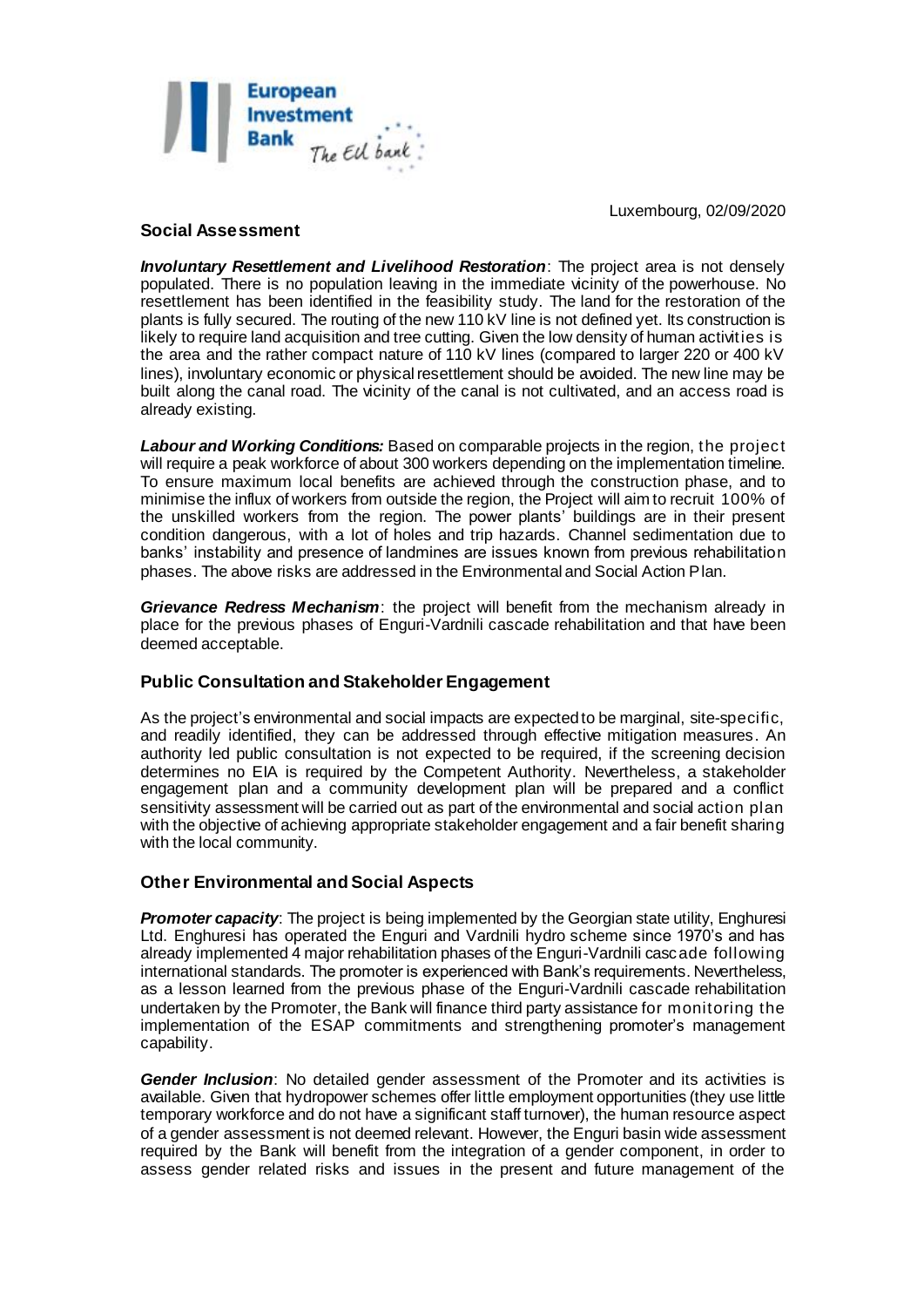

Luxembourg, 02/09/2020 hydropower cascade, in line with the EIB Group Strategy on Gender Equality and Women's Economic Empowerment.

### **Conclusions and Recommendations**

With the below conditions and the implementation of the Environmental & Social Action Plan, the Project is considered acceptable for EIB financing in Environmental & Social terms.

A comprehensive monitoring programme, will be put in place to ensure that the studies and assessments as well as the implementation of the Environmental & Social Action Plan and agreed to by the Promoter are in line with the Bank's Environmental & Social Standards and requirements.

#### *Undertakings:*

- 1. The Promoter shall obtain and maintain all necessary environmental, social and health & safety permits and authorizations required for the Project construction and operation in line with the national legislation and in alignment to relevant EU Directives.
- 2. The Promoter shall implement an Environmental and Social Action Plan (ESAP) agreeable to the Lenders and including inter alia, but not limited to the following actions: i) channel operating (not empty) during construction, ii) tree cutting period avoid impact on bird/bat nesting, iii) tree replanting, iv) bats' habitat mitigation measures.
- 3. The Promoter shall ensure that the Environmental, Social, Health and Safety management team is adequately staffed with appropriately qualified and experienced staff to meet the Environmental & Social requirements of the project.
- 4. The Promoter shall ensure that the construction contractors have the resources and staff in place in a timely manner so as to be able to implement is obligations under the Environmental & Social Action Plan.
- 5. The Promoter shall implement the findings from the Conflict Sensitivity assessment completed within 1 year from loan signing.
- 6. The Promoter shall prepare a Community Development Plan within 3 years from loan signing, keep it up to date and implement it during the loan life.
- 7. The Promoter shall prepare an Enguri-Vardnili operation modernisation study as defined in the Environmental and Social Action Plan including, but not limited to:
	- a. within 2 years from loan signing date
		- i. Climate change risk assessment of Enguri-Vardnili hydropower scheme as per International Hydropower Association (IHA) guidance .
		- ii. Short and long term sediment management strategies for Enguri reservoir.
		- iii. Cumulative physical impacts of Enguri-Vardnili hydropower scheme and other hydropower developments in Enguri basin .
	- b. within 2 years from loan signing date: assessment of Enguri-Vardnili hydropower scheme operation on environmental and social receptors, based on the assessment of physical impacts as defined in the Environmental & Social Action Plan.